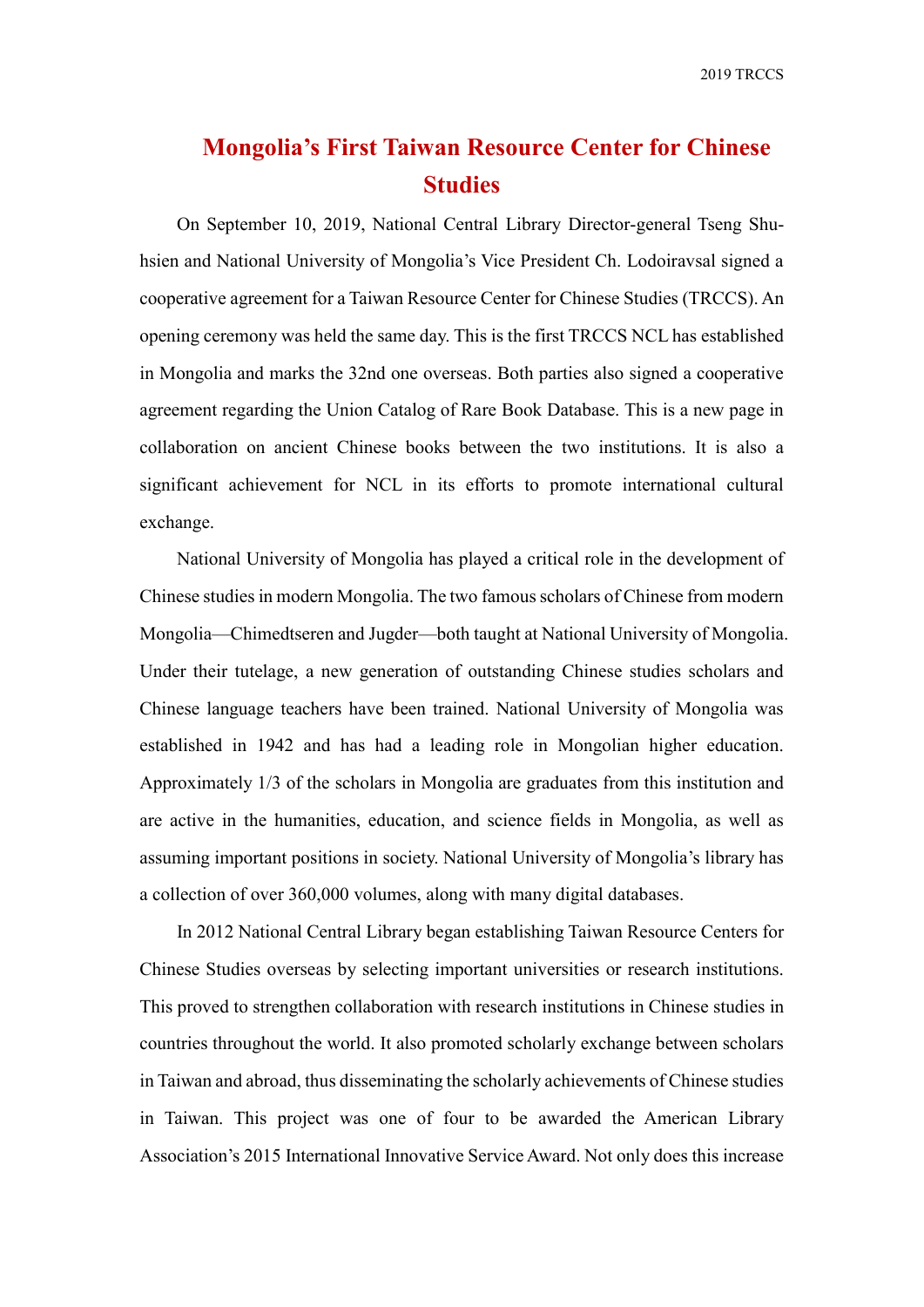2019 TRCCS

NCL's interaction with research institutions across the globe and provide new opportunities for collaboration, it also enables even more people to come in contact with and use e-resources from Taiwan on Chinese studies. This increases Taiwan's visibility and influence internationally.

In establishing this Taiwan Resource Center for Chinese Studies at National University of Mongolia, NCL provided 394 titles (541 volumes) of books on Chinese studies and Taiwan studies. Each year moving forward, this collection will be supplemented with new books. NCL also provided the university's professors and students access to the abundant digital resources in Taiwan's digital collections and databases.

During the opening ceremony, Director-general Tseng presented a replica of a national treasure Annotations of Mr. Dong Po's Poems, a work with over 800 hundred years of history, as well as a dual colored Diamond Sutra, the only surviving copy of its kind. The 22 volumes will not only add to the university's collections, but also stand as a witness of this historic moment of collaboration. They also will provide opportunities for further collaboration in the future.

The establishment of the TRCCS aids in broadening scholarly exchanges at the university; it also promotes Chinese studies from Taiwan. In addition, it functions as an important international window whereby more people can read the excellent books published in Taiwan and use the abundant Chinese studies e-resources, thus showing the results of Taiwan's promotion of Chinese studies.